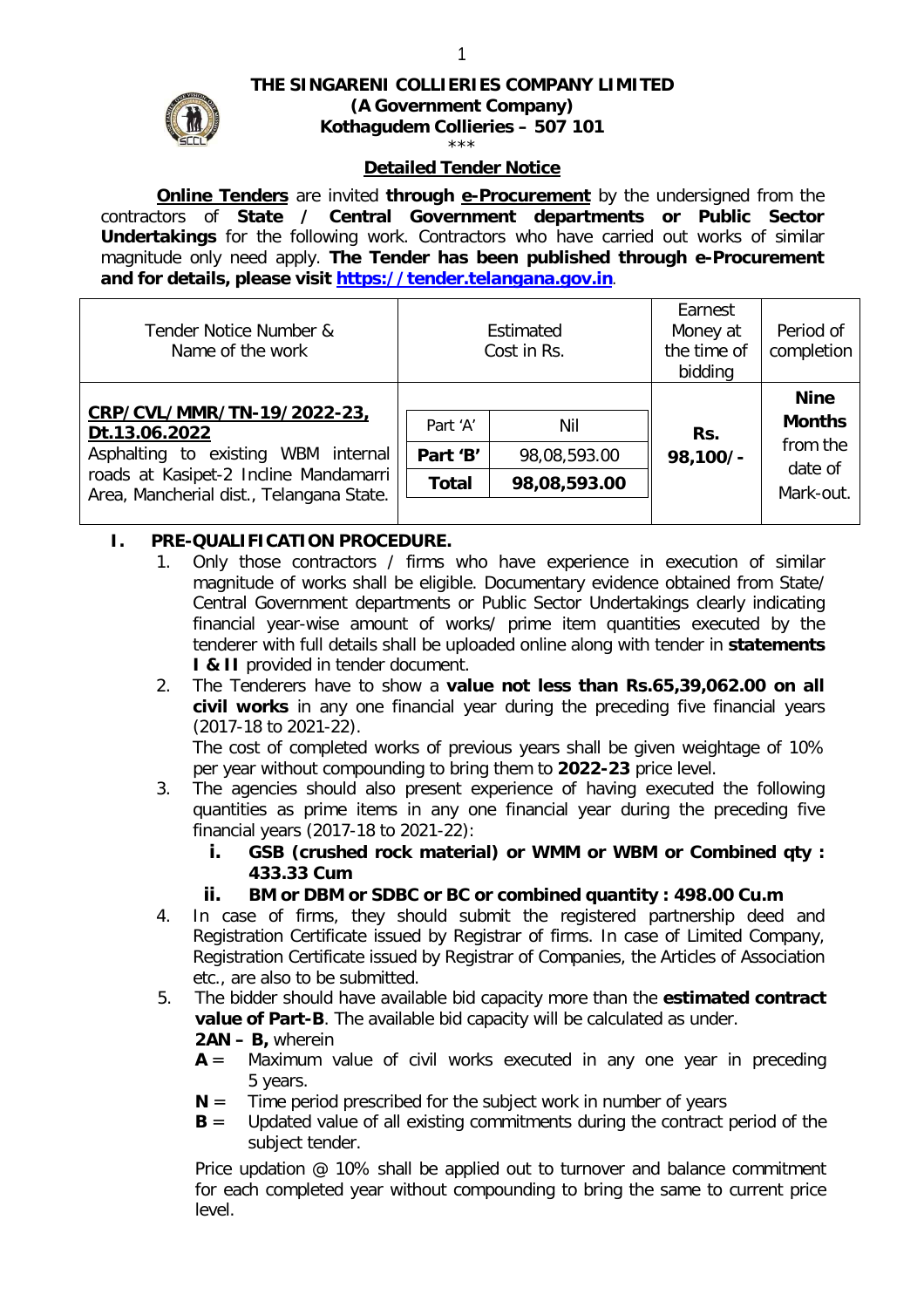**Note:** For this, bidder should furnish documentary proof established by either CA certificate clearly mentioning the turnover in Civil Engineering works only or from experience certificates obtained from clients and furnish details in **statement III & IV** given in tender document and upload the same while bidding.

- 6. **E.M.D**
	- i) The EMD shall be 2.50% of the estimated cost for performance of contract. 1% EMD as mentioned in the table above shall be paid online along with the tender using Net banking/ RTGS/ NEFT from their registered bank accounts (or) using Credit Card/ Debit Card as per the VISA/ MASTER Card guidelines(or)in the form of BG.
	- ii) In case of bank guarantees, the instruments are to be drawn on any of the **Public Sector Banks/ Private Banks incorporated in India having net worth of Rs. 5,000 Crores and above for the previous financial Year**. The BG submitted as per the format enclosed at the end of the tender document should be valid for a minimum period of 120 days from the date of opening of technical bids. On the request of SCCL, the tenderers may have to extend the validity of BGs beyond 120 days till the tenders are finalized / contract awarded.

## iii) **The following are exempted from payment of initial EMD.**

- (a) All Government undertakings.
- (b) Firms registered under Micro, Small and Medium Enterprises Development (MSMED) Act, State Industries Dept. / National Small-Scale Industries Corporation having appropriate National Industrial Classification Code.

 The bidders claiming exemption from payment of initial EMD shall ensure possessing National Industrial Classification Code of **42101** in their MSME Registration Certificate and upload the scanned copy of documents in support of exemption during bid submission online.

 In case of participation in tender as Joint Venture and willing to avail initial EMD exemption, all the partners of JV shall have MSME Registration possessing National Industrial Classification Code of **42101** and shall upload proof of the same in support of exemption during bid submission online.

However, if they are happened to be L1 & successful bidder, similar to all other bidders, they have to submit **total EMD (2½ % of awarded cost) as Performance Guarantee** in the form of FDR/BG in favour of SCCL.

- iv) Failure to upload requisite documents towards EMD or uploading of MSME registration having appropriate National Industrial Classification Code with reference to nature of the subject work, such bids will be summarily rejected and no correspondence will be entertained in this regard.
- v) If the successful tenderer has paid 1% amount online, the balance 1.50% amount for performance of contract to be paid in the form of DD/FDR/BG in favour of S.C.Co.Ltd at the time of concluding the agreement (or) if the successful tenderer has paid 1% initial amount in the form BG, the tenderer has to pay total 2½% amount duly replacing the Bank Guarantee for 1% EMD paid already at the time of bidding in the form of DD/FDR/BG in favour of S.C.Co.Ltd. In case of Bank Guarantees, the same are to be drawn on any **Public Sector Banks/ Private Banks incorporated in India having net worth of Rs. 5,000 Crores and above for the previous financial Year**. In case the value of Bank Guarantee is amounting to Rs. 5.00 lakh or above it should be obtained from/ operational for all purposes at their bank branches situated at Kothagudem/ Hyderabad.

# **II. TENDERING PROCEDURE:**

1. The tender shall be in two parts namely **Technical Bid** and **Price Bid.** 

**Technical Bid** shall contain the documents in support of EMD, competence of the tenderer etc. All the documents shall be self attested by the bidder. A **check list** is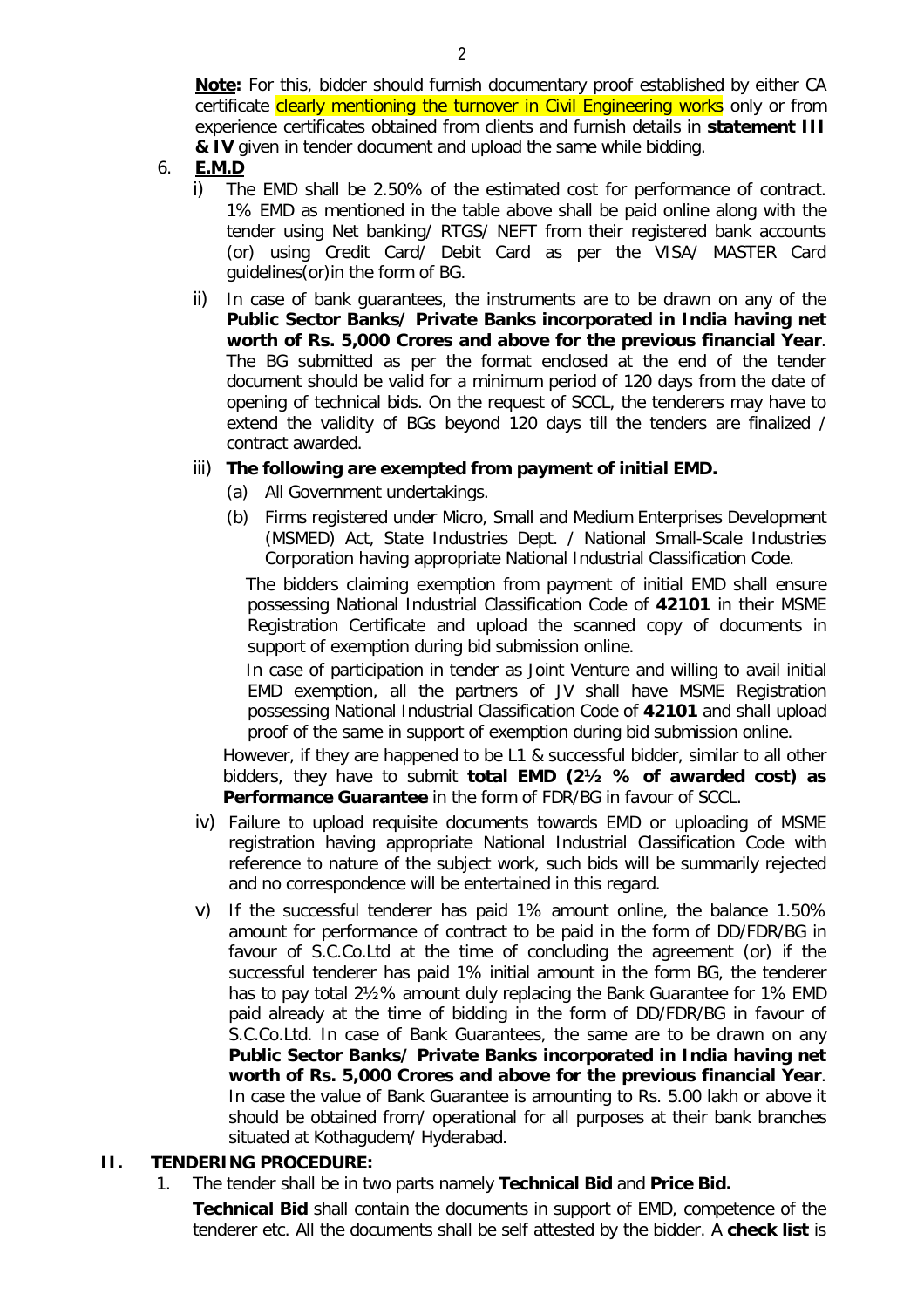provided in the end of the tender document. The bidders are expected to fill in the same and upload along with the tender for ensuring submission of all documents.

**Price Bid** is provided in 2 parts.

Part 'A' contains Schedule of quantities and rates for Cement & Steel to be issued by SCCL on Sale Invoice. Bidder is not allowed to quote for this and hence not uploaded on e-procurement. Bidders are requested to go through special clauses provided in Part 'A'

Part 'B' contains schedule of quantities and rates for other construction items and uploaded on e-procurement to enable the bidders to quote their uniform percentage on this.

**The bidder shall upload the commercial price offer at the relevant screen only. If the commercial price is revealed other than at relevant screen, respective bids will not be considered for evaluation and action will be initiated as per applicable clauses.**

Notwithstanding anything stated above, THE SINGARENI COLLIERIES COMPANY LIMITED reserves the right to assess the capability and capacity of intending tenderers to perform the contract.

- 2. **The ceiling of tender premium shall be 5% for this work.**
- 3. The bidder shall scan and upload all the required documents/ certificates/ statements.

The bidder is liable to be disqualified and black listed, if false information is furnished in the forms/ statements/ certificates submitted in proof of qualification requirements and misled the company.

If discrepancies are found even during the execution of work, the contract will be terminated, bidder will be blacklisted, the bid security will be forfeited and work will be carried out through other agency at the bidder's cost and risk.

4. **Technical Bid** will be opened on the due date. The **Price Bid** of only those tenderers, who are found qualified in **Technical Bid**, will be opened after technical evaluation of the bids is completed. The date of opening of price bid mentioned is only indicative date. In case of any extension of last date for submission of bids/ date of opening of technical bids, suitable corrigendum will be published in the e-procurement platform.

## 5. **Dates for submission / opening of bids:**

- (a) Bid Submission start date and time: **13.06.2022** from 08.00 P.M.
- (b) Bid submission closing End date and time: **28.06.2022** up to 4.30 P.M.
- (c) The **Technical Bid** will be opened at 5.00 P.M. on **28.06.2022**, at the Office of General Manager (Civil)/KGM.
- (d) The date of opening of **Price Bid** of technically qualified bidders is at 4.00 P.M. on **01.07.2022**, at the Office of General Manager (Civil)/KGM.
- 6. The tenderer has to keep his tender valid for **120 days** from the date of opening of Technical Bid.
- 7. The successful tenderer shall submit self attested copy of GST registration certificate/PAN card at the time of concluding the agreement.

## **III. OTHER INFORMATION TO THE BIDDER:**

1. **Joint Venture (JV) participation:** Participation by Joint Venture (JV) is **not allowed** for this work.

## 2. **Submission of hard copies of the documents:**

The Department will notify the successful bidder for submission of hard copies of uploaded documents.

If any successful bidder fails to submit the above within the stipulated time, they will be suspended from participating in the tenders on e-procurement for a period of **three years**.